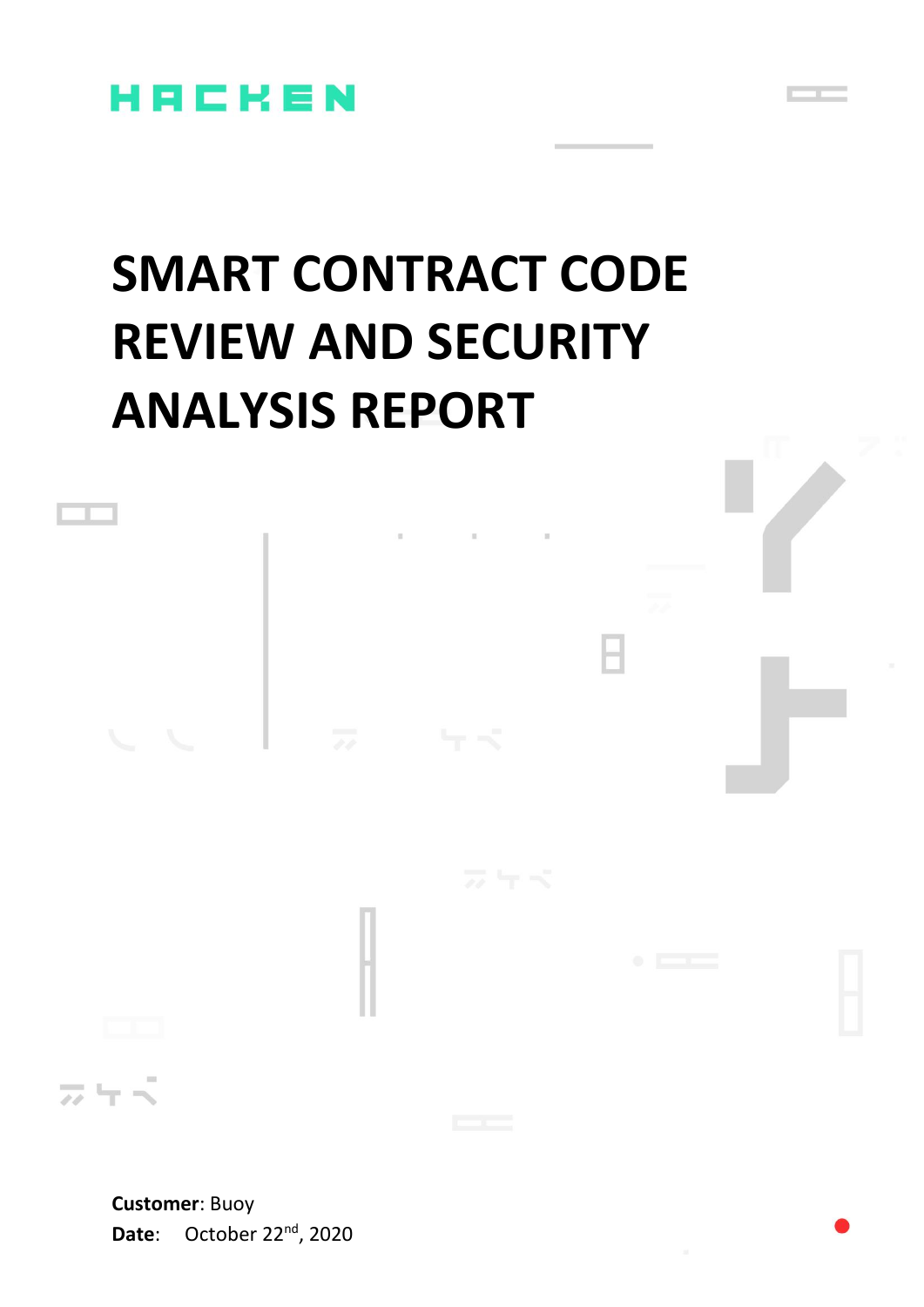

This document may contain confidential information about IT systems and the intellectual property of the customer as well as information about potential vulnerabilities and methods of their exploitation.

The report containing confidential information can be used internally by the customer or it can be disclosed publicly after all vulnerabilities fixed - upon a decision of the customer.

#### **Document**

| <b>Name</b>           | Smart Contract Code Review and Security Analysis Report for Buoy.                      |  |
|-----------------------|----------------------------------------------------------------------------------------|--|
| Type                  | ERC-20 token with buying functionality.                                                |  |
| <b>Platform</b>       | Ethereum / Solidity                                                                    |  |
| <b>Methods</b>        | Architecture Review, Functional Testing, Computer-Aided Verification, Manual<br>Review |  |
| <b>Approved by</b>    | Andrew Matiukhin   CTO and co-founder Hacken                                           |  |
| <b>Repository URL</b> | https://github.com/AlanStacks/Buoy                                                     |  |
| <b>Commit</b>         | 344089E1DBDCAE1CE122D1F5CBC1A66A1BD789EA                                               |  |
| <b>Timeline</b>       | 19TH OCT 2020 - 22ND OCT 2020                                                          |  |
| <b>Changelog</b>      | 22 <sup>ND</sup> OCT 2020 - Initial Audit                                              |  |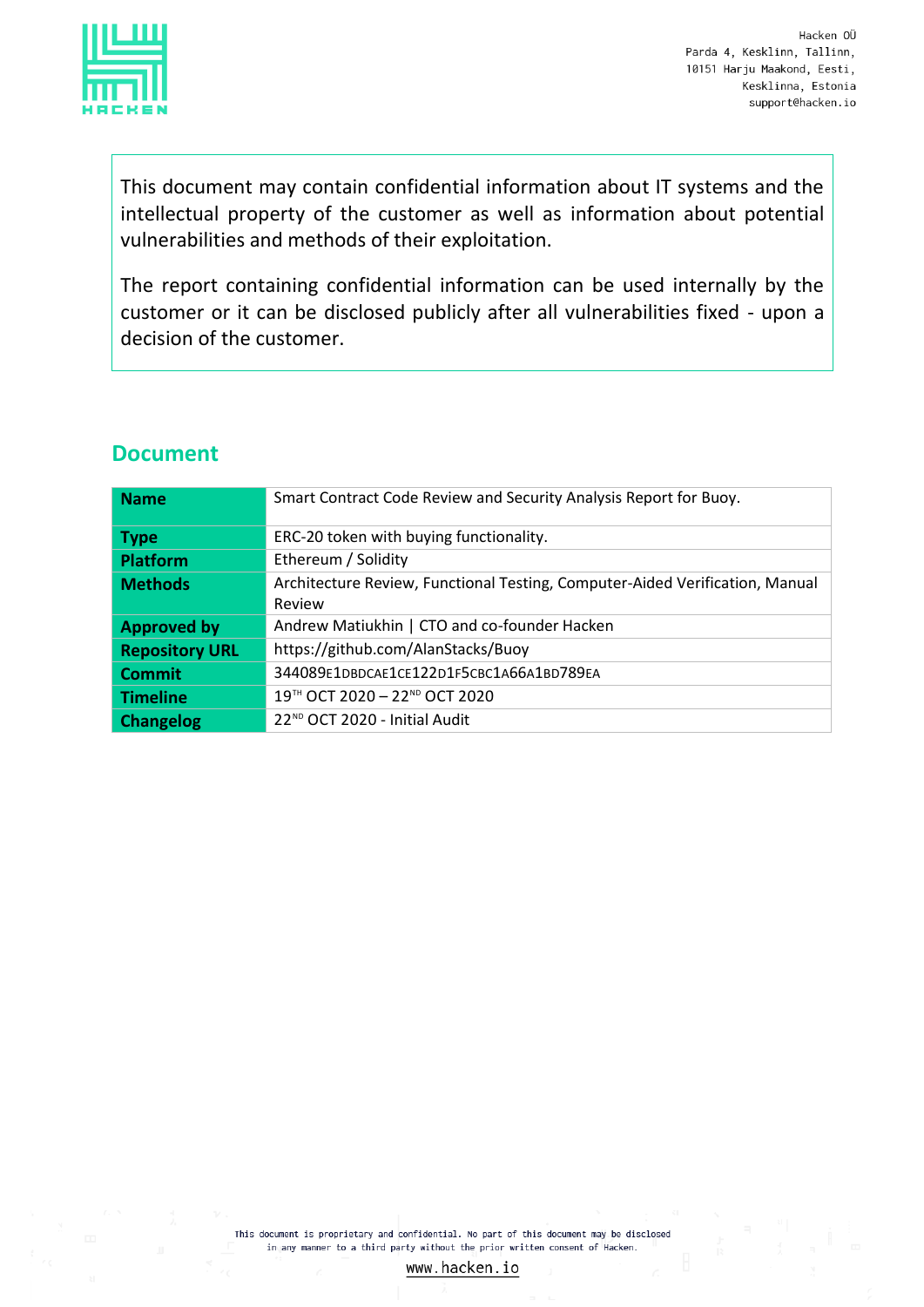

# **Table of contents**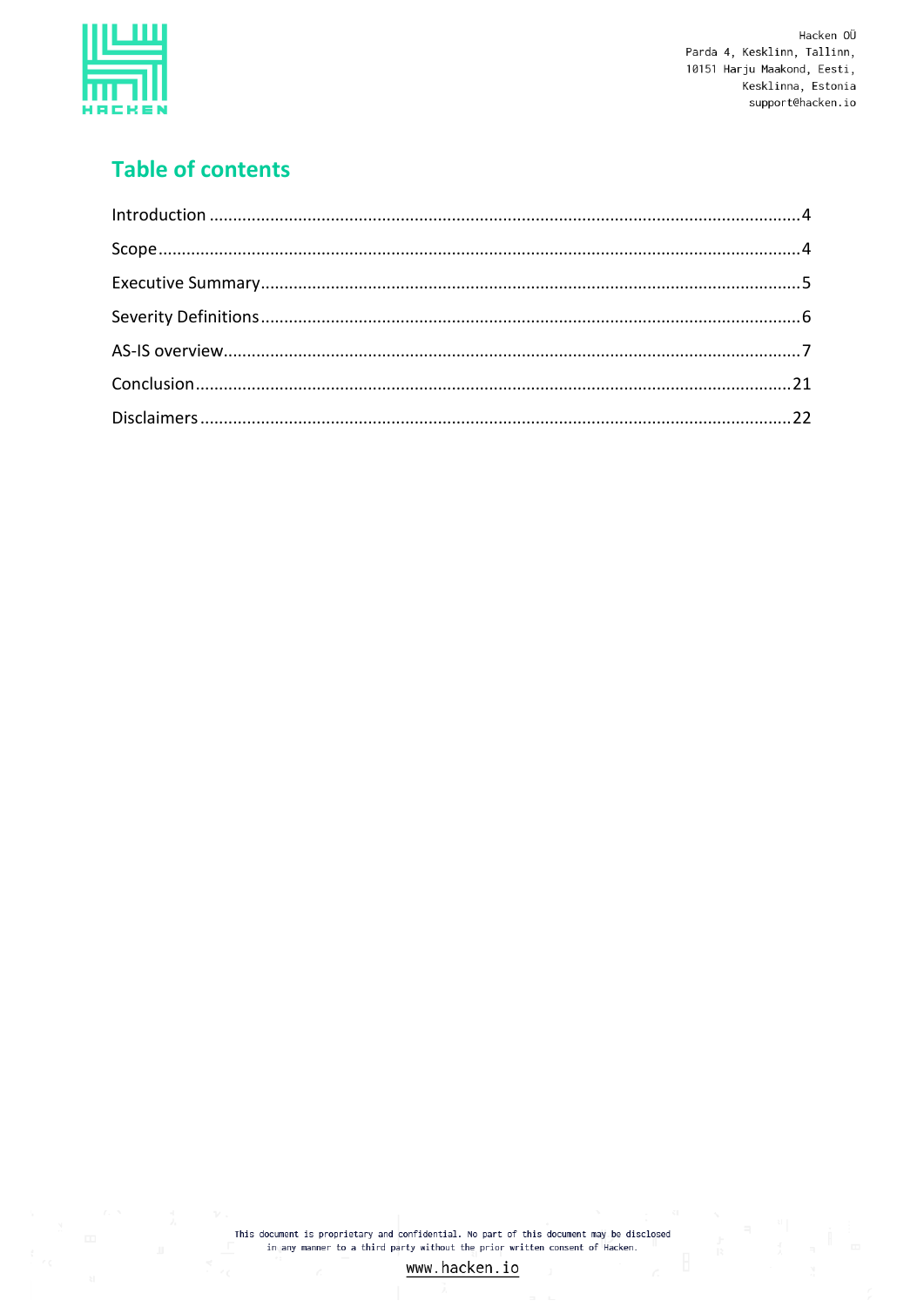

## <span id="page-3-0"></span>**Introduction**

Hacken OÜ (Consultant) was contracted by Buoy (Customer) to conduct a Smart Contract Code Review and Security Analysis. This report presents the findings of the security assessment of Customer`s smart contract and its code review conducted between October 19<sup>th</sup>, 2020 – October 22<sup>nd</sup>, 2020.

Second audit conducted between November 6, 2020 – November 8, 2020.

Addresses verification conducted on November 18, 2020.

### <span id="page-3-1"></span>**Scope**

| The scope of the project is smart contracts in the repository: |       |                                            |  |  |
|----------------------------------------------------------------|-------|--------------------------------------------|--|--|
| https://github.com/AlanStacks/Buoy<br>Repository URL -         |       |                                            |  |  |
| 344089E1DBDCAE1CE122D1F5CBC1A66A1BD789EA<br>Commit -           |       |                                            |  |  |
| <b>Deployed contract address</b><br><b>Contract</b><br>In      |       |                                            |  |  |
|                                                                | scope |                                            |  |  |
| Buoy.sol                                                       | Yes.  | 0xa6444f5234e9C1C688a8EB71273376971bE48456 |  |  |
| DavyJones.sol                                                  | Yes   | 0xaBa513097f04D637727FDCda0246636E0D5D6833 |  |  |
| <b>BPool.sol</b>                                               | No.   | 0x2bb0ceed9083ab2bb1ff5270608d642835ddf864 |  |  |

We have scanned this smart contract for commonly known and more specific vulnerabilities. Here are some of the commonly known vulnerabilities that are considered:

| <b>Category</b>          | <b>Check Item</b>                                          |  |  |
|--------------------------|------------------------------------------------------------|--|--|
| Code review              | Reentrancy<br>ш                                            |  |  |
|                          | <b>Ownership Takeover</b>                                  |  |  |
|                          | Timestamp Dependence                                       |  |  |
|                          | Gas Limit and Loops                                        |  |  |
|                          | $\mathcal{L}_{\mathcal{A}}$<br>DoS with (Unexpected) Throw |  |  |
|                          | DoS with Block Gas Limit<br>$\blacksquare$                 |  |  |
|                          | <b>Transaction-Ordering Dependence</b><br>ш                |  |  |
|                          | Style guide violation                                      |  |  |
|                          | Costly Loop                                                |  |  |
|                          | <b>ERC20 API violation</b>                                 |  |  |
|                          | Unchecked external call                                    |  |  |
|                          | Unchecked math                                             |  |  |
|                          | Unsafe type inference<br>$\mathcal{L}_{\mathcal{A}}$       |  |  |
|                          | Implicit visibility level<br>ш                             |  |  |
|                          | Deployment Consistency                                     |  |  |
|                          | <b>Repository Consistency</b>                              |  |  |
|                          | Data Consistency                                           |  |  |
| <b>Functional review</b> | $\mathbf{r}$<br><b>Business Logics Review</b>              |  |  |
|                          | <b>Functionality Checks</b>                                |  |  |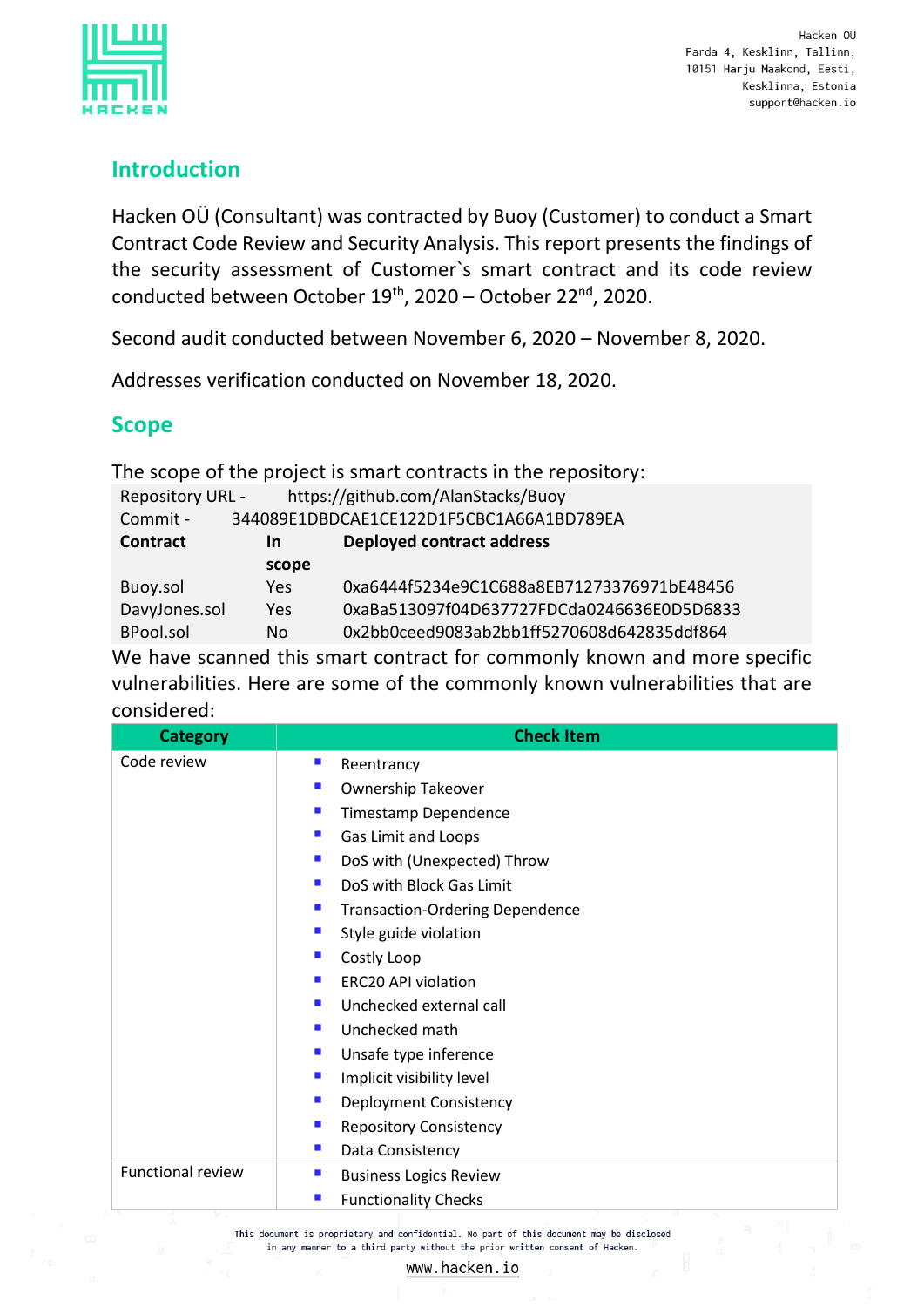| ♦ |         |  |  |
|---|---------|--|--|
|   | ٠<br>=. |  |  |

| <b>Access Control &amp; Authorization</b>      |
|------------------------------------------------|
| <b>Escrow manipulation</b>                     |
| ■ Token Supply manipulation                    |
| Assets integrity                               |
| User Balances manipulation                     |
| Data Consistency manipulation                  |
| Kill-Switch Mechanism                          |
| <b>Operation Trails &amp; Event Generation</b> |

### <span id="page-4-0"></span>**Executive Summary**

According to the assessment, the Customer's smart contracts are secure.

| <b>Insecure</b> | <b>Poor secured</b> | <b>Secured</b> | Well-secured |  |
|-----------------|---------------------|----------------|--------------|--|
|                 |                     | You are        |              |  |

Our team performed an analysis of code functionality, manual audit, and automated checks with Mythril and Slither. All issues found during automated analysis were manually reviewed and important vulnerabilities are presented in the Audit overview section. A general overview is presented in AS-IS section and all found issues can be found in the Audit overview section.

Security engineers found 3 critical, 3 medium and 2 low severity issues during the audit. The code is not tested and not following project structure best practices.

After the second audit, security engineers found additional issues: 1 critical. The code is not tested.

After the address's verification process, we confirm that a poolAddress is set up to the BalancerPool (BPool) address and the corresponding critical issue can be considered as fixed.

> This document is proprietary and confidential. No part of this document may be disclosed in any manner to a third party without the prior written consent of Hacken.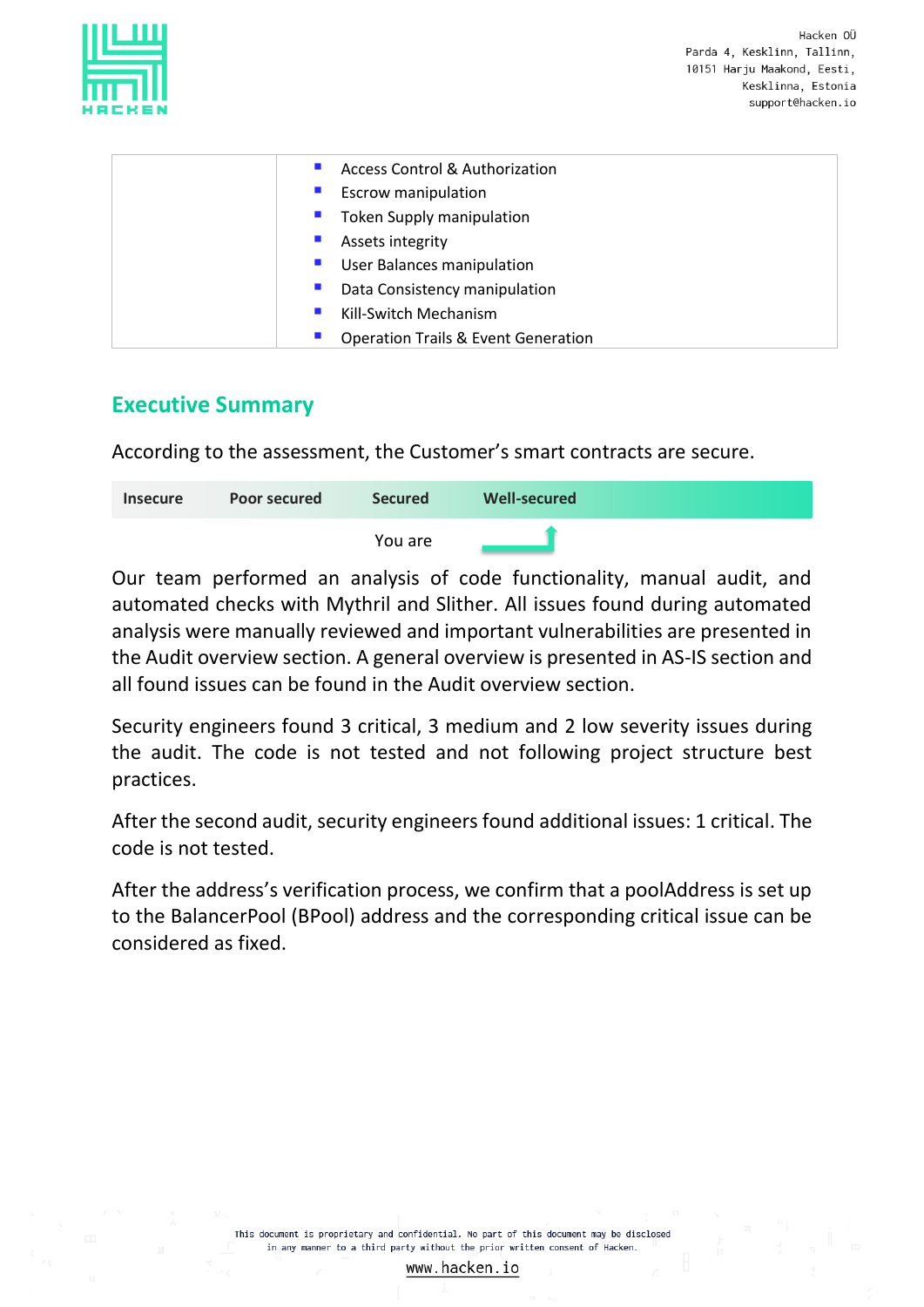

# <span id="page-5-0"></span>**Severity Definitions**

| <b>Risk Level</b>                                                                                                                                                                         | <b>Description</b>                                                                                                                         |  |  |
|-------------------------------------------------------------------------------------------------------------------------------------------------------------------------------------------|--------------------------------------------------------------------------------------------------------------------------------------------|--|--|
| <b>Critical</b>                                                                                                                                                                           | Critical vulnerabilities are usually straightforward to exploit and can<br>lead to assets lose or data manipulations.                      |  |  |
| High-level vulnerabilities are difficult to exploit; however, they also<br>have significant impact on smart contract execution, e.g. public<br><b>High</b><br>access to crucial functions |                                                                                                                                            |  |  |
| <b>Medium</b>                                                                                                                                                                             | Medium-level vulnerabilities are important to fix; however, they<br>can't lead to assets lose or data manipulations.                       |  |  |
| Low                                                                                                                                                                                       | Low-level vulnerabilities are mostly related to outdated, unused<br>etc. code snippets, that can't have significant impact on<br>execution |  |  |
| Lowest / Code                                                                                                                                                                             | Lowest-level vulnerabilities, code style violations and info                                                                               |  |  |
| <b>Style / Best</b>                                                                                                                                                                       | statements can't affect smart contract execution and can be                                                                                |  |  |
| <b>Practice</b>                                                                                                                                                                           | ignored.                                                                                                                                   |  |  |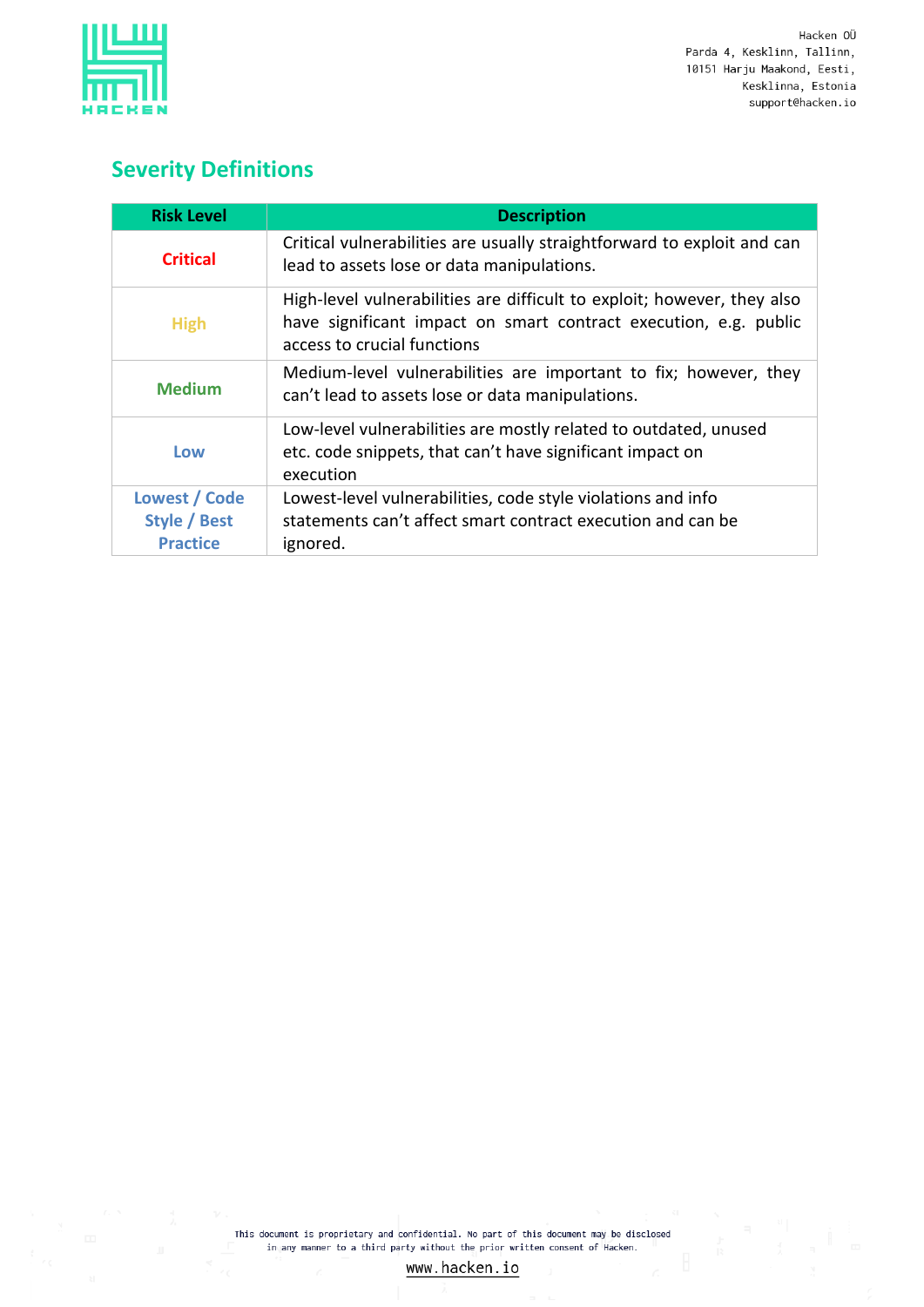

# <span id="page-6-0"></span>**AS-IS overview**

#### **Buoy.sol**

#### **Description**

Buoy is an ERC-20 token with sale functionality. Allows to buy tokens for the limited period.

#### **Imports**

*Buoy* contract has no custom imports.

#### **Inheritance**

Buoy contract is Owned*.*

#### **Usages**

Buoy contract uses:

• *using SafeMath for uint256;*

#### **Structs**

Buoy contract has no custom data structures.

#### **Enums**

Buoy contract has no custom enums.

#### **Events**

Buoy contract has no custom events.

#### **Modifiers**

Buoy contract has no custom modifiers.

#### **Fields**

Buoy contract has following fields and constants:

- *mapping (address => uint256) private \_balances;* token balances.
- *mapping (address => mapping (address => uint256)) private \_allowances;* - allowances.
- *mapping (address => uint) reserves;* sale reserves.
- *mapping (address => uint) ethPaid;* ETH paid in sail period.

This document is proprietary and confidential. No part of this document may be disclosed in any manner to a third party without the prior written consent of Hacken.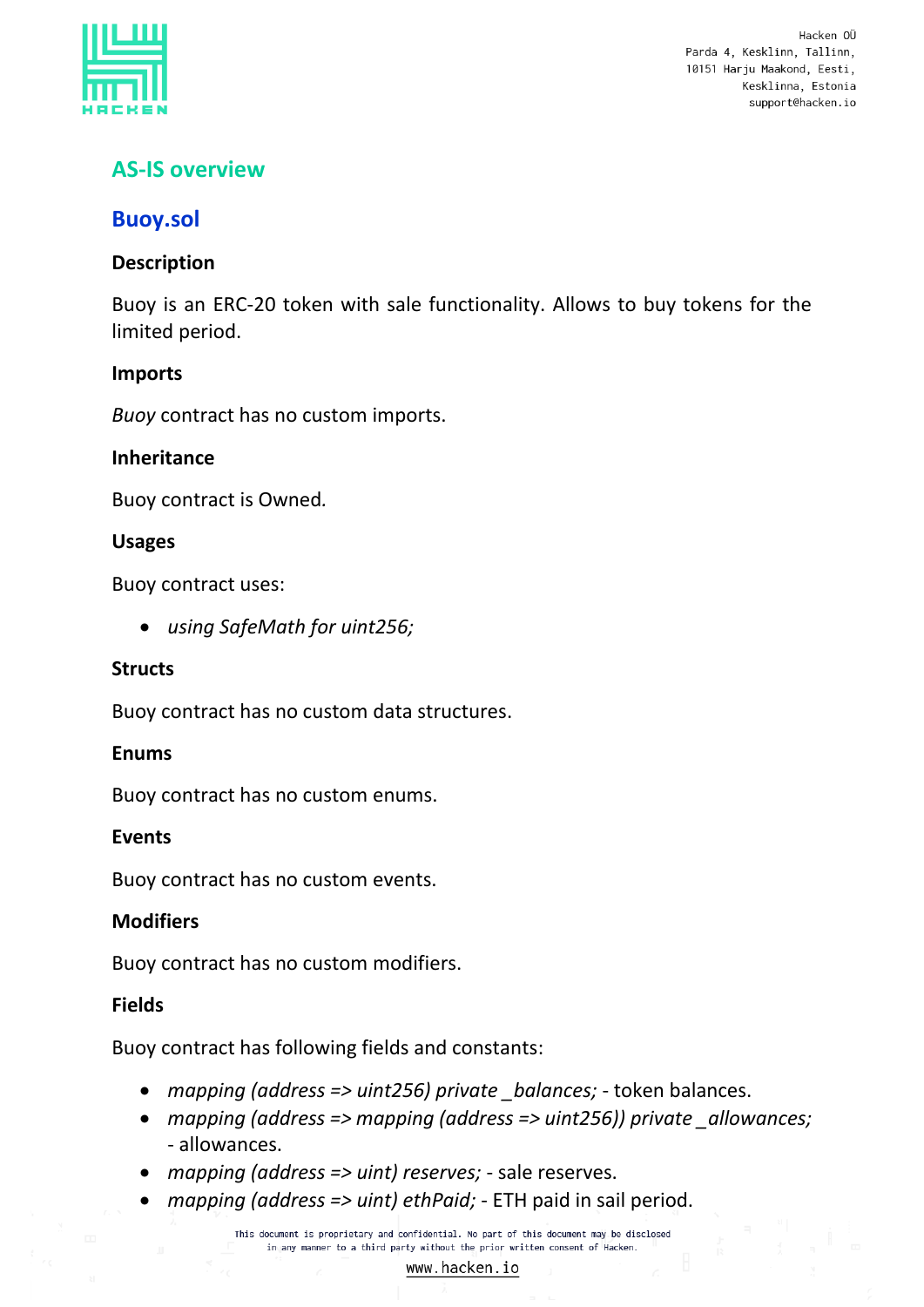

- *bool withdrawable;* indicates whether sold tokens are withdrawable.
- *bool withdrawPeriodOver;* end of the withdraw period.
- *bool poolMinted;* indicates whether an initial pool is minted.
- *bool addressLocked;* indicates whether davysAddress is set.
- *bool ethInjected;* indicates whether ETH is sent to the DavyJones contract.
- *bool saleHalted;* indicates whether sale is halted.
- *string private name = "Buoy";* the token name.
- *string private symbol = "BUOY";* the token symbol.
- *uint8 private decimals = 18;* decimals of the token.
- *uint \_totalSupply;* total supply of the token.
- *uint \_totalReserved;* total reserves of the token. Reserves are used during the token sale.
- *uint startDate;* token sale start date.
- *uint stage1;* token sale first stage date.
- *uint stage2;* token sale second stage date.
- *uint endDate;* token sale end date.
- *uint safetySwitch;* date when the *`publicInjectLiquidity`* function can be called.
- *uint withdrawalLimit;* withdrawal date upper limit.
- $\bullet$  *uint nonce = 0;* current state of the sale.
- *address payable public davysAddress;* the DaveJones contract address.
- *address payable public buoyPresale = 0xD10Fd220efC658E72fcB09a1422394eE48A39d54;* - the Buoy presale address.

#### **Functions**

Buoy has following functions:

• *constructor*

#### **Description**

Initializes the contract. Sets token parameters, sets the contract owner and calls a *`\_mintOriginPool`* function

**Visibility** public **Input parameters** None **Constraints** None **Events emit**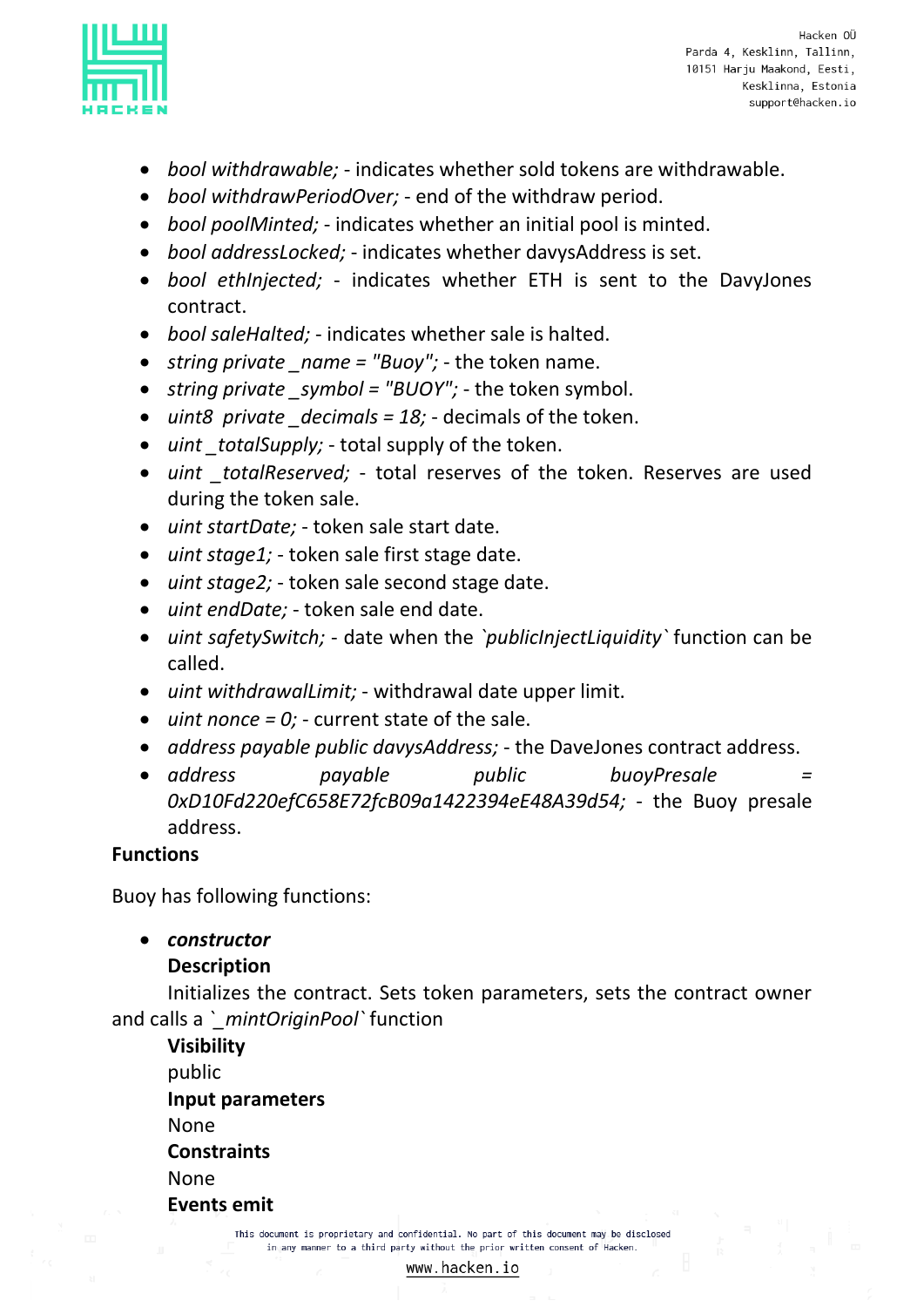

|           | <b>None</b>                                                                              |
|-----------|------------------------------------------------------------------------------------------|
|           | Output                                                                                   |
|           | <b>None</b>                                                                              |
| $\bullet$ | balance Of, allowance, transfer,<br>totalSupply,<br>approve,                             |
|           | increaseAllowance, decreaseAllowance, burn                                               |
|           | <b>Description</b><br>Default ERC-20 functions.                                          |
| $\bullet$ | balanceOfMe                                                                              |
|           | <b>Description</b>                                                                       |
|           | Get token balance of the caller.                                                         |
|           | <b>Visibility</b>                                                                        |
|           | Public                                                                                   |
|           | Input parameters                                                                         |
|           | <b>None</b>                                                                              |
|           | <b>Constraints</b>                                                                       |
|           | <b>None</b>                                                                              |
|           | <b>Events emit</b>                                                                       |
|           | None                                                                                     |
|           | Output                                                                                   |
|           | uint256 - token balance of the caller.<br>$\circ$                                        |
| $\bullet$ | burnFrom                                                                                 |
|           | <b>Description</b>                                                                       |
|           | Burn tokens from an `address`.                                                           |
|           | <b>Visibility</b>                                                                        |
|           | External                                                                                 |
|           | <b>Input parameters</b>                                                                  |
|           | $\circ$ address account                                                                  |
|           | uint256 amount<br>$\bigcirc$                                                             |
|           | <b>Constraints</b>                                                                       |
|           | Allowance should be set.                                                                 |
|           | <b>Events emit</b>                                                                       |
|           | Emits the 'Transfer' event.                                                              |
|           | Output<br>uint256 – token balance of the caller.<br>$\cap$                               |
| $\bullet$ | <b>startSale</b>                                                                         |
|           | <b>Description</b>                                                                       |
|           | Sets startDate to now and defines the sale stages.                                       |
|           | <b>Visibility</b>                                                                        |
|           | Public                                                                                   |
|           | Input parameters                                                                         |
|           | This document is proprietary and confidential. No part of this document may be disclosed |
|           | in any manner to a third party without the prior written consent of Hacken.              |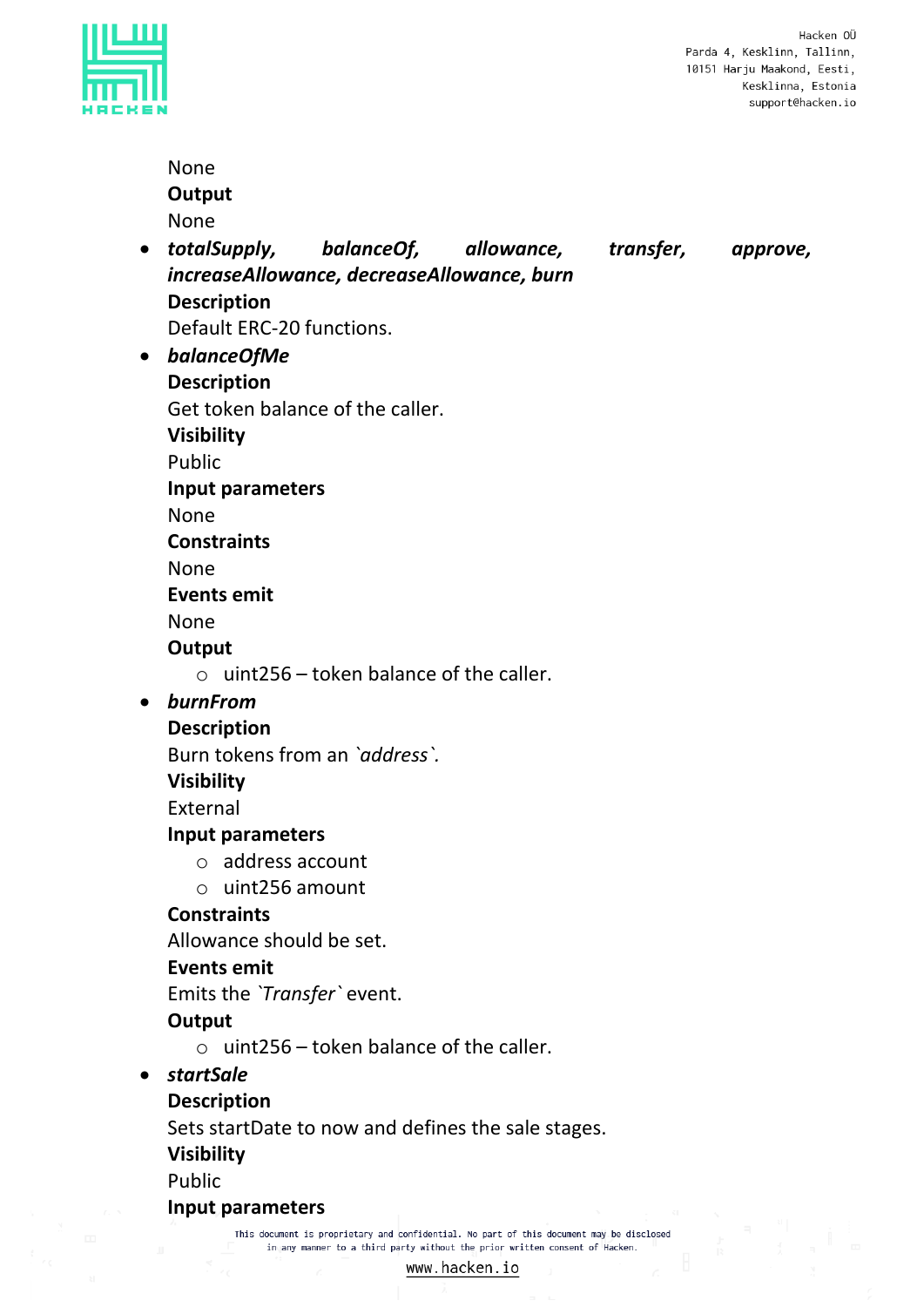



None **Constraints** o onlyOwner modified **Events emit** None **Output**

None

• *buySale*

**Description** Buy tokens for ETH.

**Visibility**

Public

**Input parameters**

None

#### **Constraints**

- o sale should be active
- o one-time sum of bought tokens should be less or equal to 999960 tokens.

**Events emit**

None

**Output**

None

• *fallback function ()* **Description**

Allows the contract to receive ETH. All received ETH processed by the *`buySale`* function.

#### • *withdraw*

#### **Description**

Withdraw tokens after the token sale.

**Visibility**

Public

#### **Input parameters**

None

# **Constraints**

- o a caller should have reserved tokens.
- o withdrawals should be active.

**Events emit**

None

#### **Output**

None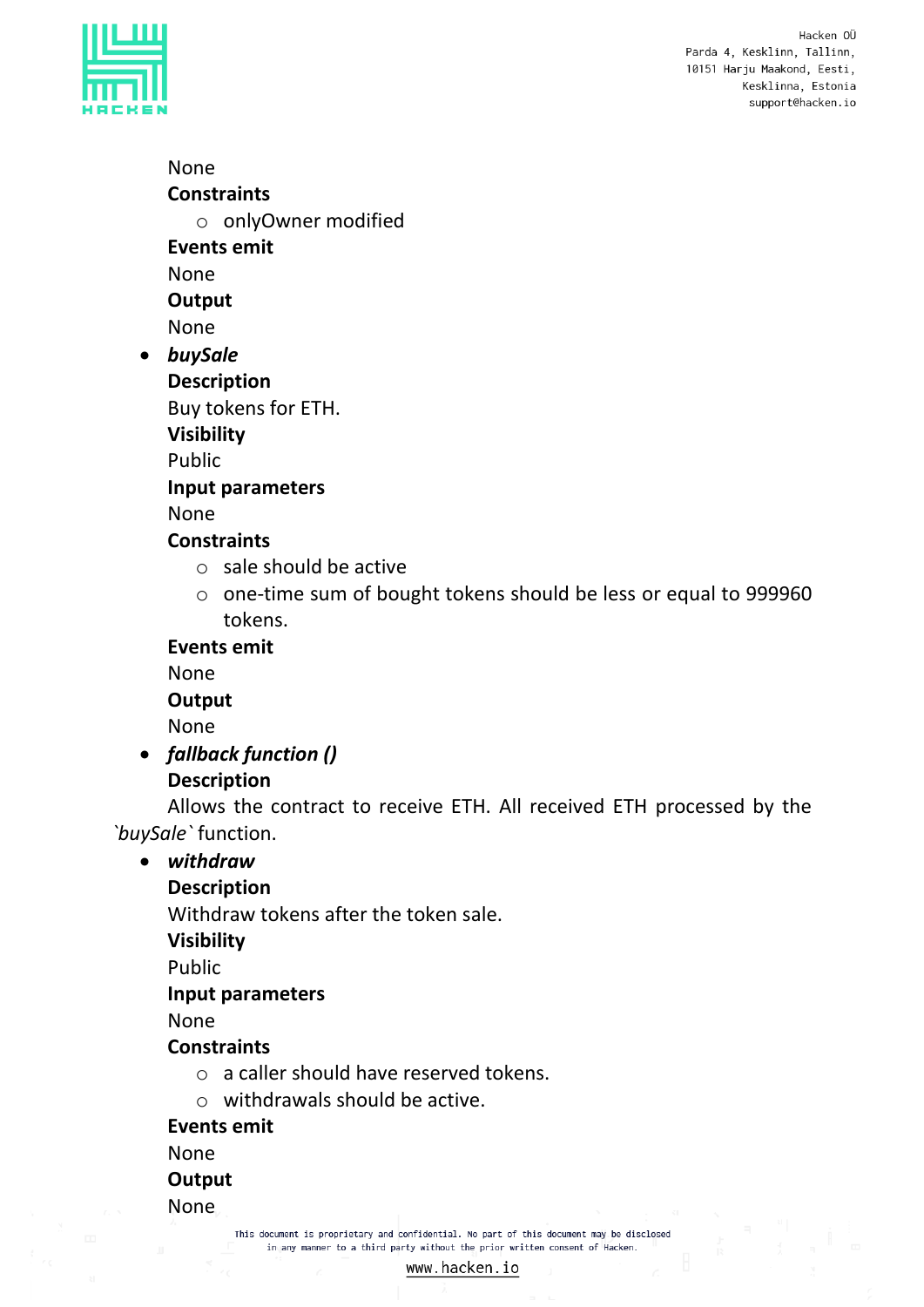

• *endWithdrawPeriod* **Description**

Clears reserves.

**Visibility**

Public

#### **Input parameters**

None

#### **Constraints**

- o onlyOwner modifier.
- o withdrawals period should be ended.

**Events emit**

None

**Output**

None

• *redeemPresale*

#### **Description**

Exchange presale tokens to the reserved tokens.

**Visibility**

Public

#### **Input parameters**

None

#### **Constraints**

- o sale should be active
- o allowance should be set

**Events emit**

None

#### **Output**

None

- *viewStage, viewPossibleReserved, viewReserved, viewMyReserved, viewMyEthPaid, viewEthRaised*
	- **Description**

View functions used to receive corresponding sale information.

• *setAddresses*

#### **Description**

Sets the DavyJones contract address.

**Visibility**

Public

#### **Input parameters**

o address payable davy

#### **Constraints**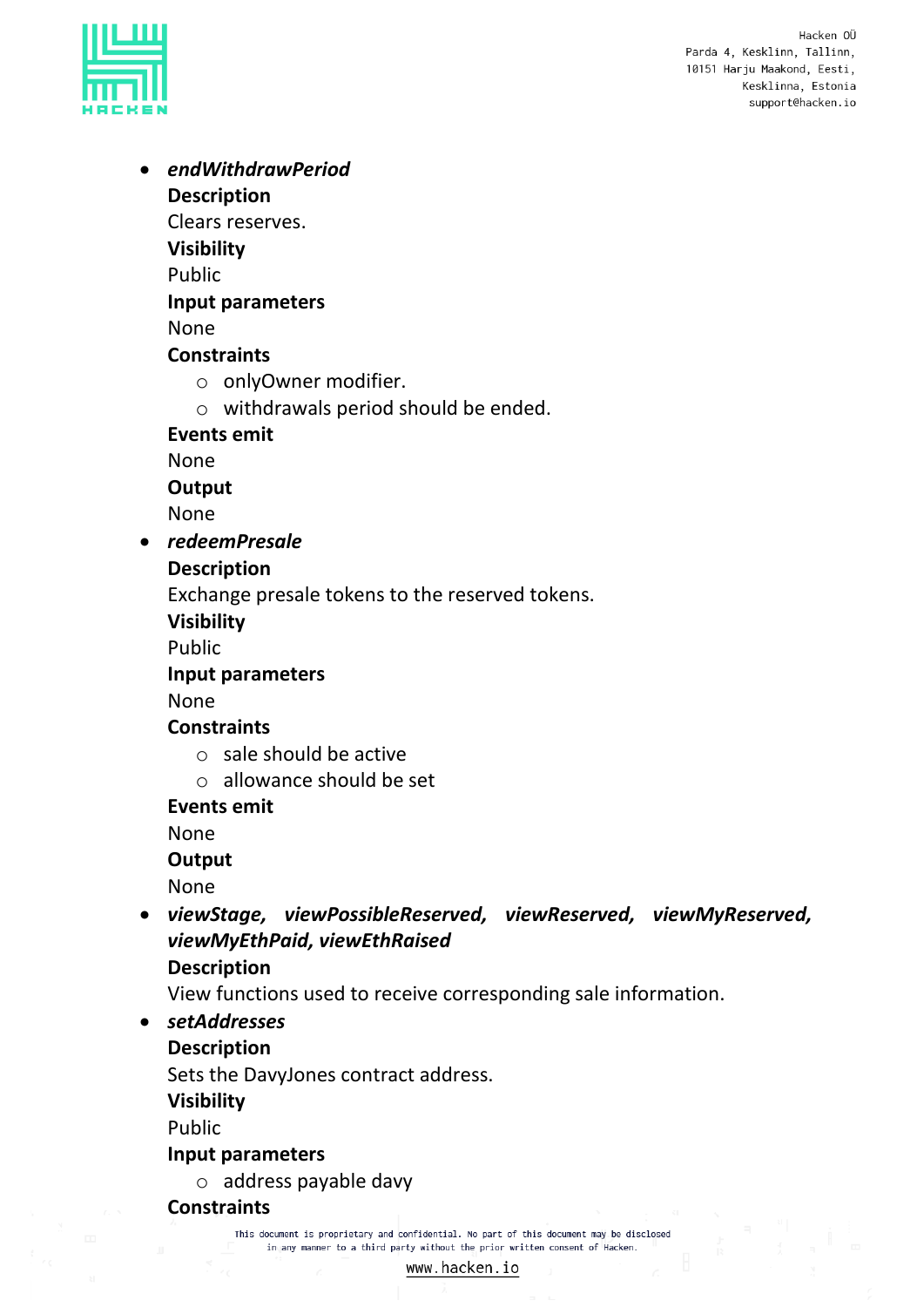

- o onlyOwner modifier.
- o The address should not be set yet.

**Events emit**

None

**Output**

None

• *lockAddresses*

#### **Description**

Locks the DavyJones contract address.

**Visibility**

Public

#### **Input parameters**

None

#### **Constraints**

- o onlyOwner modifier.
- o The address should be set.

**Events emit**

None

**Output**

None

• *injectLiquidity*

#### **Description**

Transfers ETH to the DavyJones contract, and mints liquidity tokens to it. **Visibility**

Public

#### **Input parameters**

 $\circ$  uint gasPrice – gas limit for sending ETH.

#### **Constraints**

- o onlyOwner modifier.
- o Sale should be finished.

#### **Events emit**

None

#### **Output**

None

• *haltSale*

#### **Description**

Stops sale and allows to refund ETH.

**Visibility**

Public

#### **Input parameters**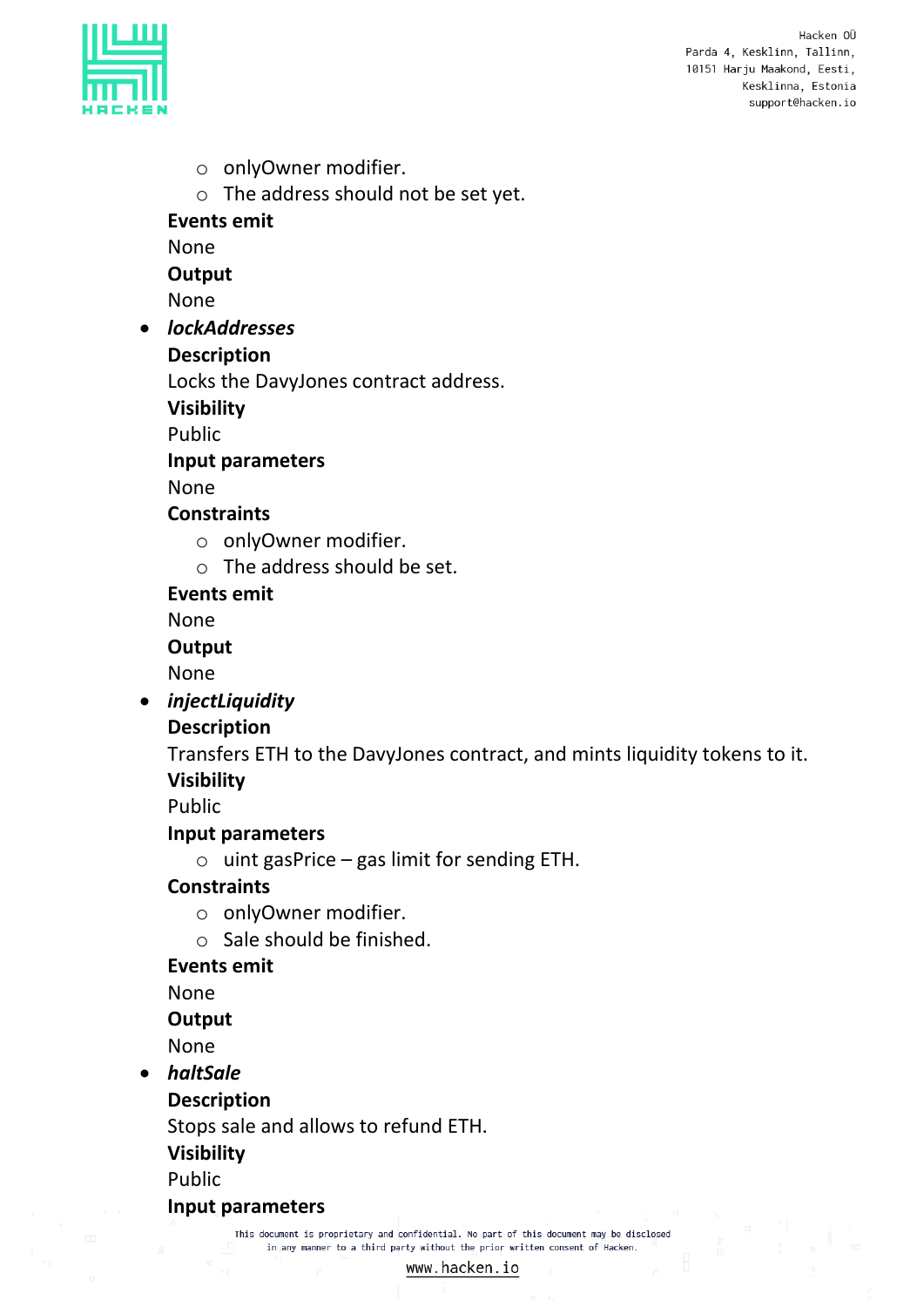

#### None

#### **Constraints**

- o onlyOwner modifier.
- o Sale should be active.

#### **Events emit**

None

**Output**

None

• *emergencyRefund*

#### **Description**

Refund all invested ETH of a caller. Contains reentrancy vulnerability.

**Visibility**

Public

#### **Input parameters**

None

#### **Constraints**

- o Sale should be halted.
- o A caller should have invested ETH.

#### **Events emit**

# None

**Output**

o bytes memory

#### • *endSaleEarly*

#### **Description**

End sale if maximum tokens cap is collected.

**Visibility**

Public

#### **Input parameters**

None

#### **Constraints**

o Maximum tokens cap is collected

#### **Events emit**

None

#### **Output**

None

# • *publicInjectLiquidity*

**Description**

Transfers ETH to the DavyJones contract, and mints liquidity tokens to it. **Visibility**

Public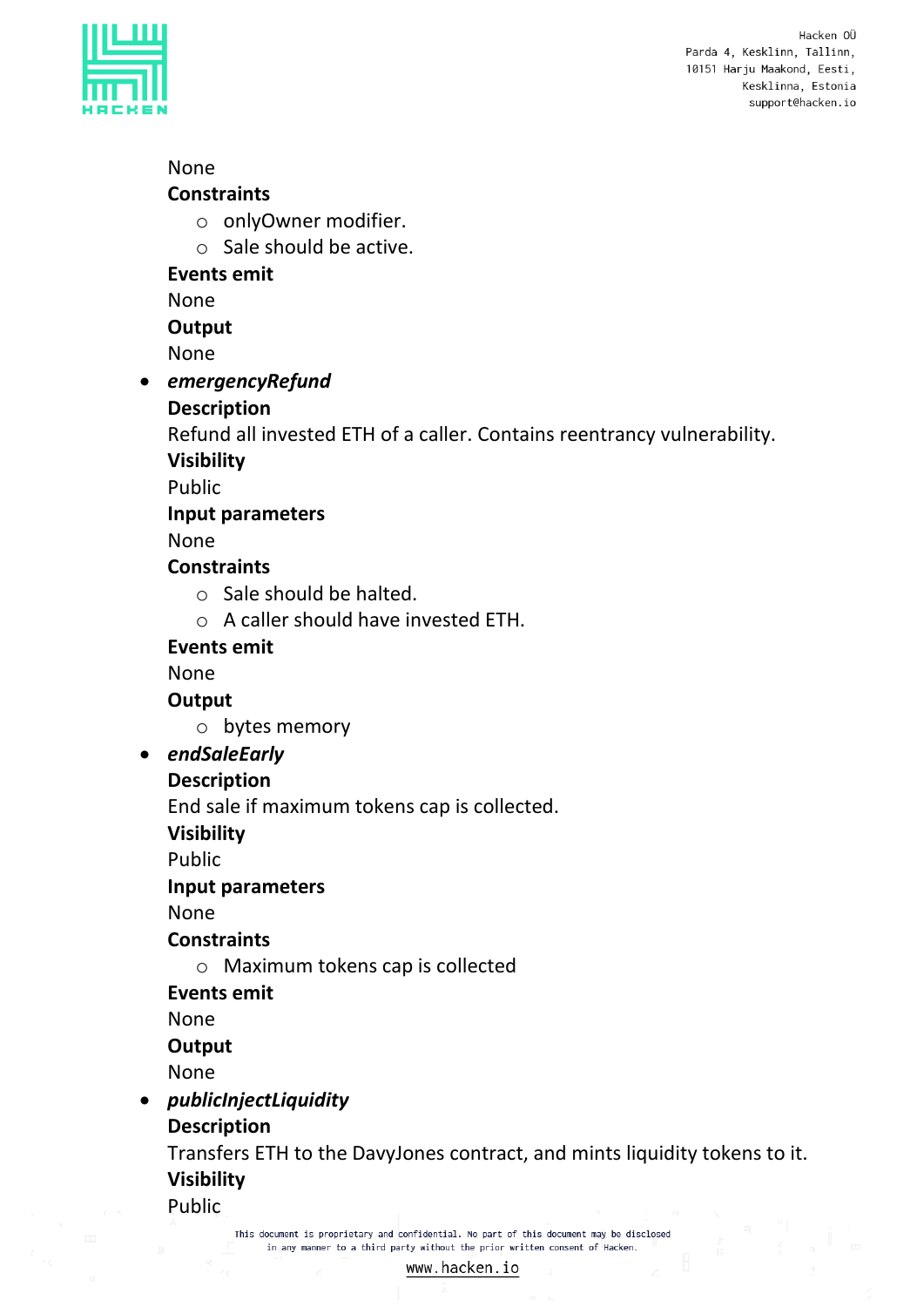

#### **Input parameters**

 $\circ$  None uint gasPrice – gas limit for sending ETH.

#### **Constraints**

- o Sale should be finished.
- o Liquidity should not be injected yet.
- o safetySwitch date should be passed.

**Events emit** None **Output** None

#### **DavyJones.sol**

#### **Description**

DavyJones accepts ETH and Buoy tokens and allows transfers to the pool and uniswap router.

#### **Imports**

DavyJones contract has no custom imports.

#### **Inheritance**

DavyJones contract is Owned*.*

#### **Usages**

DavyJones contract has no custom uses.

#### **Structs**

DavyJones contract has no custom data structures.

#### **Enums**

DavyJones contract has no custom enums.

#### **Events**

DavyJones contract has no custom events.

#### **Modifiers**

DavyJones contract has no custom modifiers.

#### **Fields**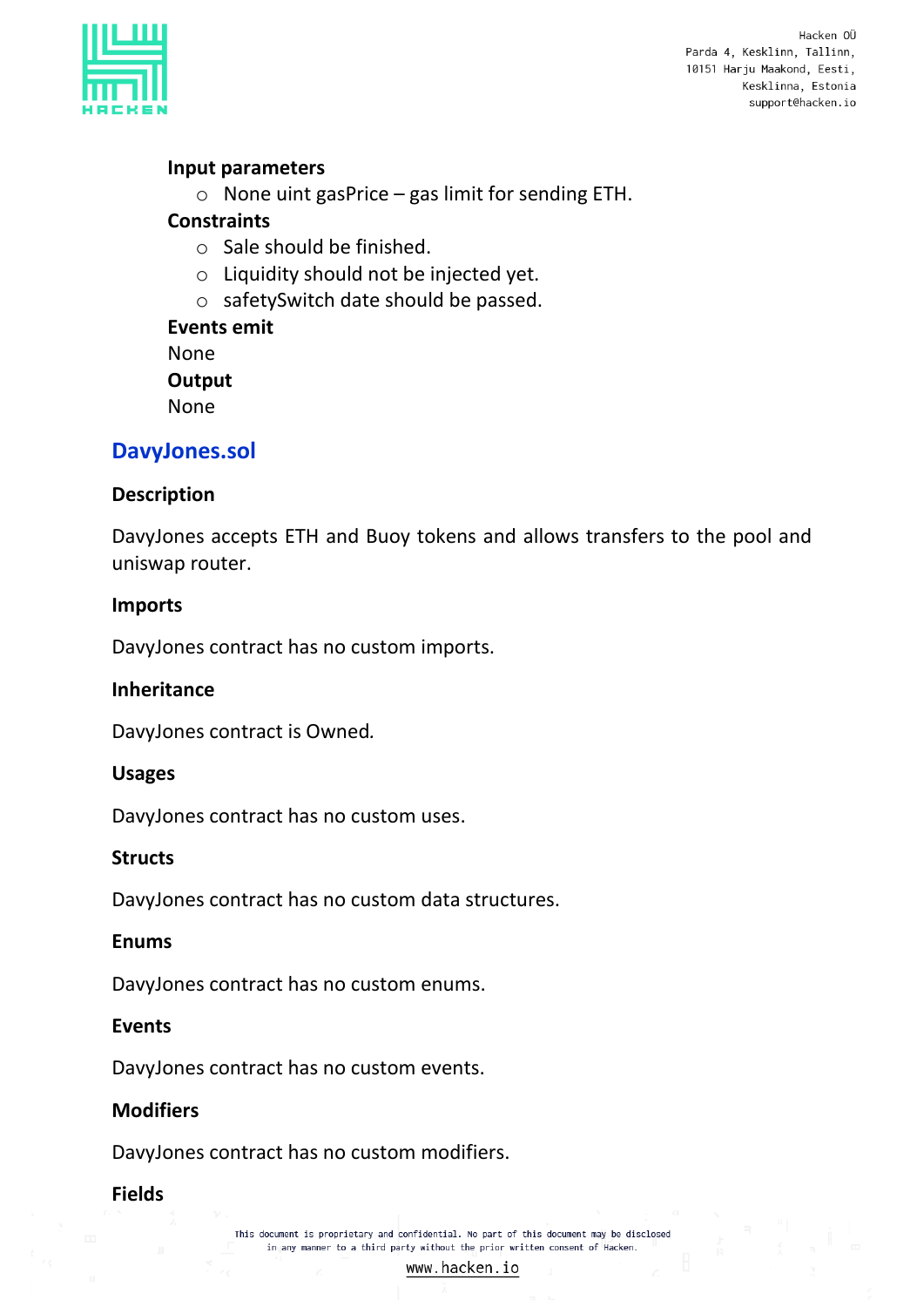

DavyJones contract has following fields and constants:

- *uint approvalAmount = 999999999999 \* (10 \*\* 18);*
- *uint safetyRelease = 999999999999;*
- *uint withdrawlCheck;*
- *uint256[] index [approvalAmount,approvalAmount,approvalAmount,approvalAmount,a pprovalAmount,approvalAmount,approvalAmount,approvalAmount];*
- *address weth = 0xC02aaA39b223FE8D0A0e5C4F27eAD9083C756Cc2;*
- *address buidl = 0x7b123f53421b1bF8533339BFBdc7C98aA94163db;*
- *address dxd = 0xa1d65E8fB6e87b60FECCBc582F7f97804B725521;*
- *address bal = 0xba100000625a3754423978a60c9317c58a424e3D;*
- *address mkr = 0x9f8F72aA9304c8B593d555F12eF6589cC3A579A2;*
- *address lrc = 0xBBbbCA6A901c926F240b89EacB641d8Aec7AEafD;*
- *address link = 0x514910771AF9Ca656af840dff83E8264EcF986CA;*
- *address comp = 0xc00e94Cb662C3520282E6f5717214004A7f26888;*
- *address public buoy;*
- *address public pool;*
- *address public swap = 0x7a250d5630B4cF539739dF2C5dAcb4c659F2488D;*
- *address[] buidlPath = [weth,buidl];*
- *address[] dxdPath = [weth,dxd];*
- *address[] balPath = [weth,bal];*
- *address[] mkrPath = [weth,mkr];*
- *address[] lrcPath = [weth,lrc];*
- *address[] linkPath = [weth,link];*
- *address[] compPath = [weth,comp];*
- *address[] unbuidlPath = [buidl,weth];*
- *address[] undxdPath = [dxd,weth];*
- *address[] unbalPath = [bal,weth];*
- *address[] unmkrPath = [mkr,weth];*
- *address[] unlrcPath = [lrc,weth];*
- *address[] unlinkPath = [link,weth];*
- *address[] uncompPath = [comp,weth];*
- *bool addressLocked;*
- *bool liquidityBurnt;*
- *bool approved;*
- *SwapInterface swapContract = SwapInterface(swap);*

This document is proprietary and confidential. No part of this document may be disclosed in any manner to a third party without the prior written consent of Hacken.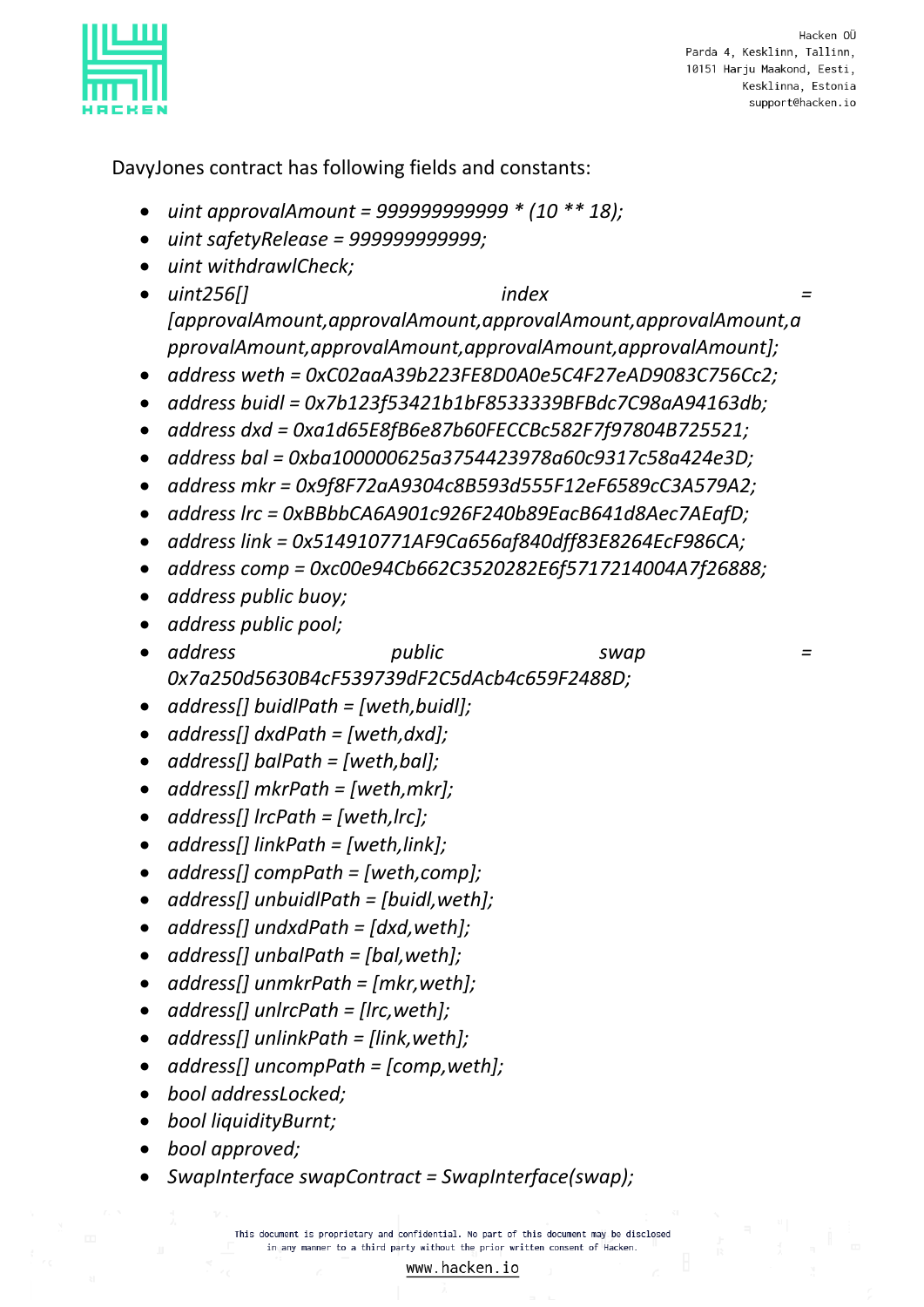

#### **Functions**

DavyJones has following functions:

• *constructor* **Description** Sets the contract owner. **Visibility** public **Input parameters** None **Constraints** None **Events emit** None **Output** None • *setBuoyAndPoolAddress* **Description** Sets the Buoy and pool addresses. **Visibility** public **Input parameters** o address by o address pl **Constraints** o onlyOwner modifier. o addresses should not be set. **Events emit** None **Output** None • *lockAddress* **Description** Locks the Buoy and pool addresses. **Visibility**

public

#### **Input parameters**

None

#### **Constraints**

o onlyOwner modifier.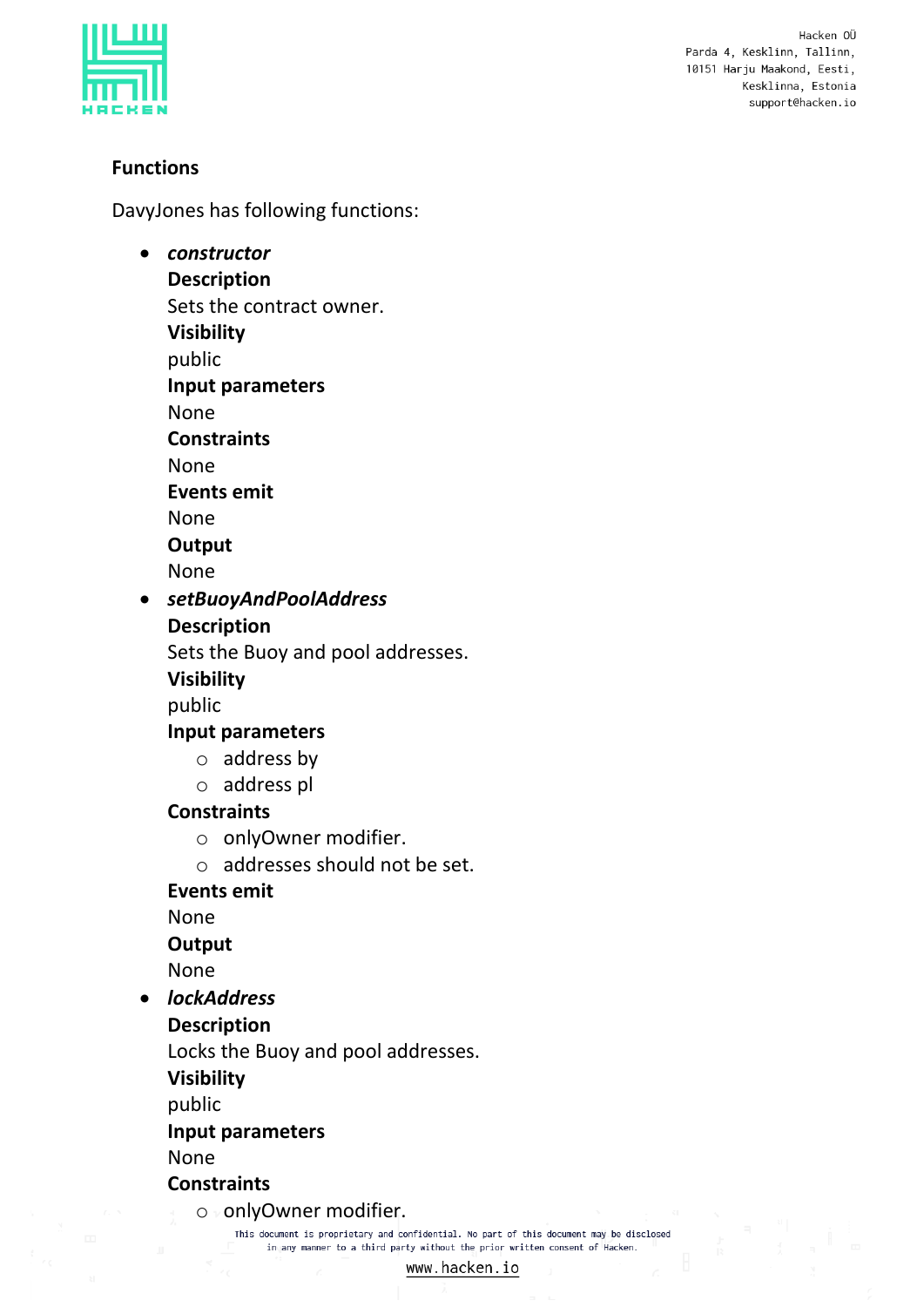

o addresses should be set. **Events emit** None **Output** None • *deposit*

**Description**

Send tokens to the pool.

**Visibility**

public

**Input parameters**

o uint bpt

#### **Constraints**

o onlyOwner modifier.

**Events emit**

None

**Output**

None

• *fallback function ()*

**Description**

Receives ETH and swap it to tokens.

**Visibility**

external

#### **Input parameters**

None

#### **Constraints**

- o can only be called from the Buoy contract.
- o Addresses should be locked.

#### **Events emit**

None

#### **Output**

None

• *unswapLeftovers*

#### **Description**

Send all tokens to the contract owner in a case when at least 98% of tokens are already spent by the contract.

**Visibility** public

**Input parameters**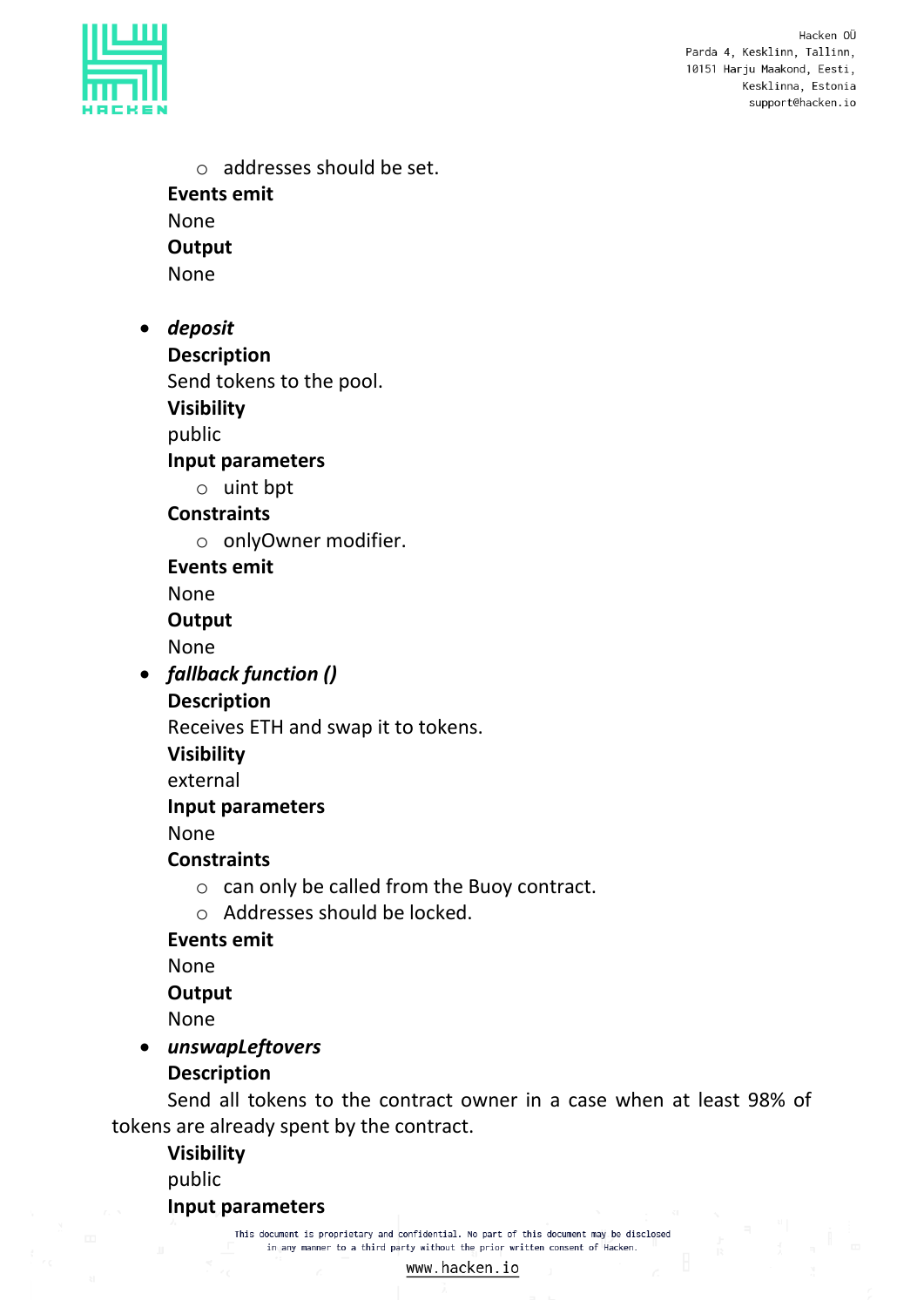

None **Constraints** o 98% of tokens should already be spent. **Events emit** None **Output** None • *publicDeposit* **Description** Send tokens to the pool. **Visibility** public **Input parameters** o uint bpt **Constraints** o safetyRelease period should pass. **Events emit** None **Output** None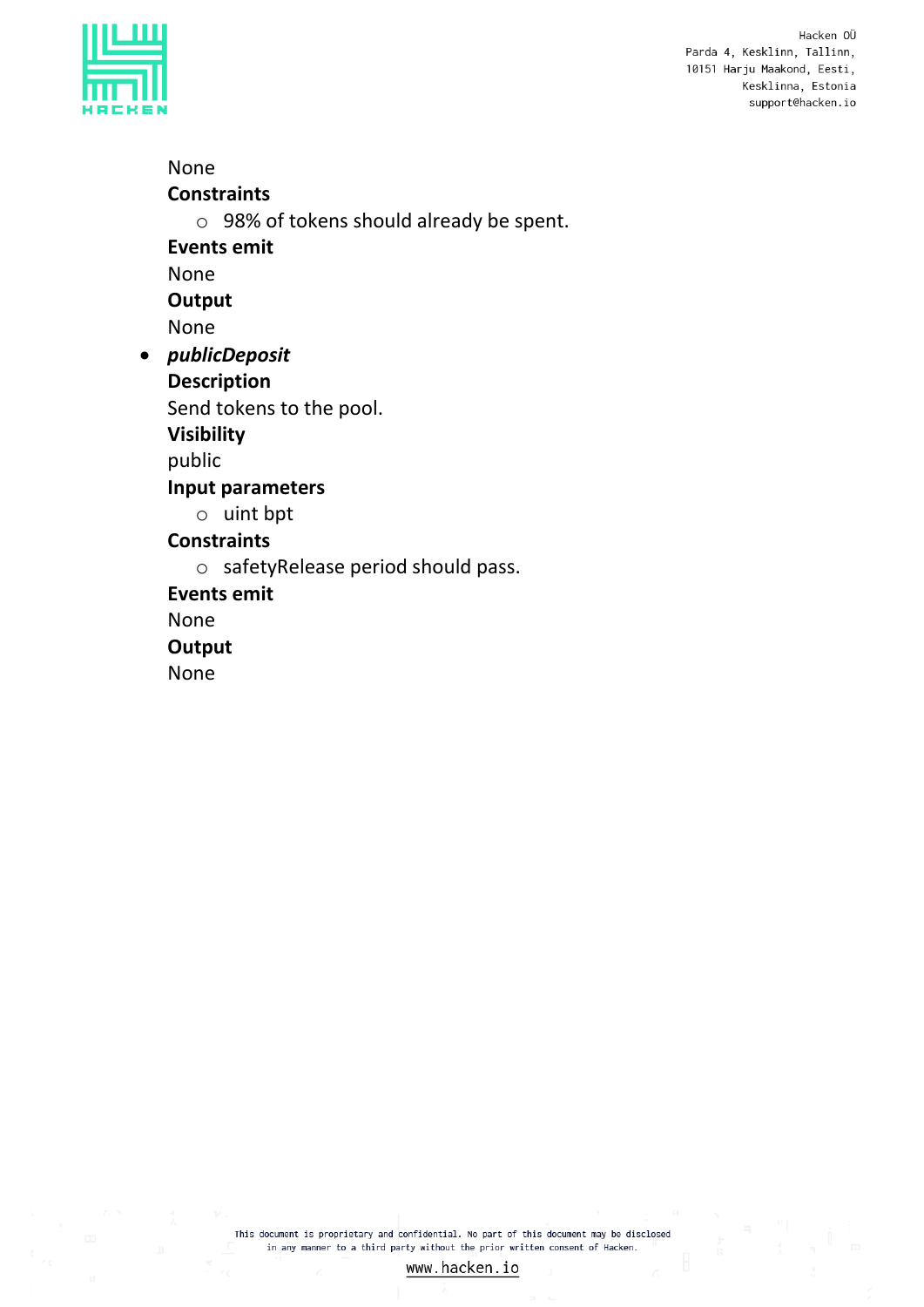

# **Audit overview**

#### **Critical**

1. The *`buySale`* function is supposed to limit total amount of sold tokens to 1M but compares tokens that a user wants to buy with *`\_totalSupply`* variable that is always equal to 40 tokens before sale is not finished. As a result, it is possible to buy an unlimited number of tokens.

#### *Fixed before the second audit.*

2. The *`emergencyRefund`* function is vulnerable to the reentrancy attack. The simple code allowing to refund x3 of ETH provided here: [https://www.codepile.net/pile/a2wK0p2n.](https://www.codepile.net/pile/a2wK0p2n)

We recommend to use send or transfer functions and to set ethPaid to 0 before sending ETH.

#### *Fixed before the second audit.*

3. The *`emergencyRefund`* function allows to refund ETH but does not set reserved tokens to 0. In a case when the sale is started again, those who refund will get free tokens.

#### *Fixed before the second audit.*

4. The contract with *`poolAddress`* is not provided and can not be verified. This address has access to all tokens swapped from the Uniswap.

We recommend an additional verification of the *`poolAddress`* code after its set up on the deployed contract.

*The `poolAddress` points to the BalancePool (BPool) contract in the deployed version of the contract.* 

#### **High**

No high severity issues were found.

#### **Medium**

1. The *`Buoy`* has custom implementation of ERC-20 functionality. We recommend using OpenZeppelin version by importing it to the contract instead of writing own code.

#### *Fixed before the second audit.*

This document is proprietary and confidential. No part of this document may be disclosed in any manner to a third party without the prior written consent of Hacken.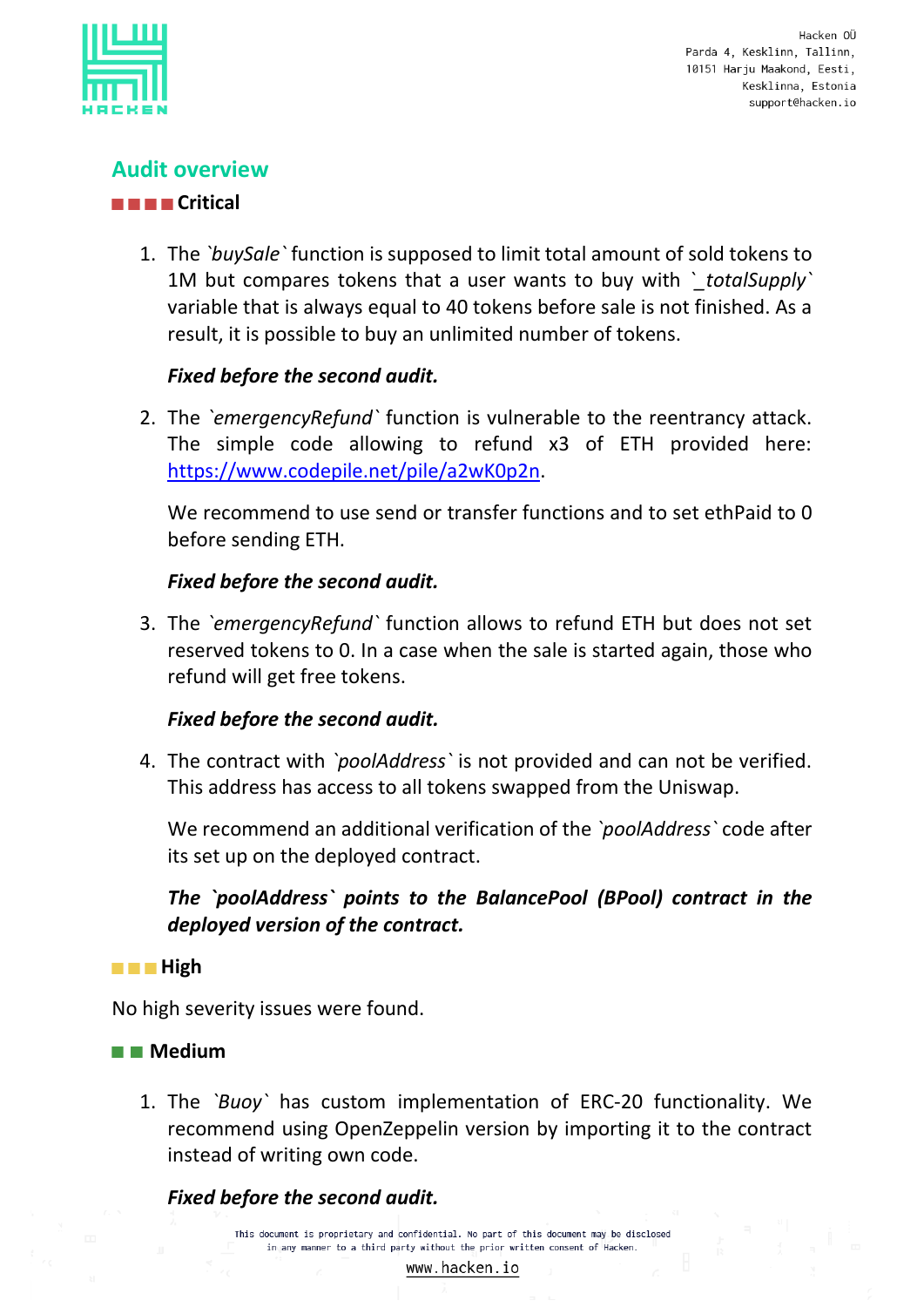

2. The *`poolMinted`* variable is useless because the *`\_mintOriginPool`* is called only from the *`constructor`* and is never used elsewhere. All the operations with this variable can be removed.

#### *Fixed before the second audit.*

3. The *`gasPrice`* parameter of the *`injectLiquidity`* function is actually a gas limit and can be removed. We recommend sending ETH to simple wallets by calling `transfer` or `send` functions. In case when ETH is sent to a contract and requires some specific actions, we recommend to hardcode the gas limit.

#### *Fixed before the second audit.*

#### **Low**

1. approve... and unswap... functions are duplicated. Those functions can merged and contract addresses could be passed to new functions as arguments.

#### *Fixed before the second audit.*

2. All tokens addresses are hardcoded. That complicates testing of smart contracts.

#### *Fixed before the second audit.*

3. *`\_totalSupply`* variable is declared but never used.

#### *Fixed before the second audit.*

#### **Lowest / Code style / Best Practice**

1. A lot of code style issues have been found by the static code analyzers.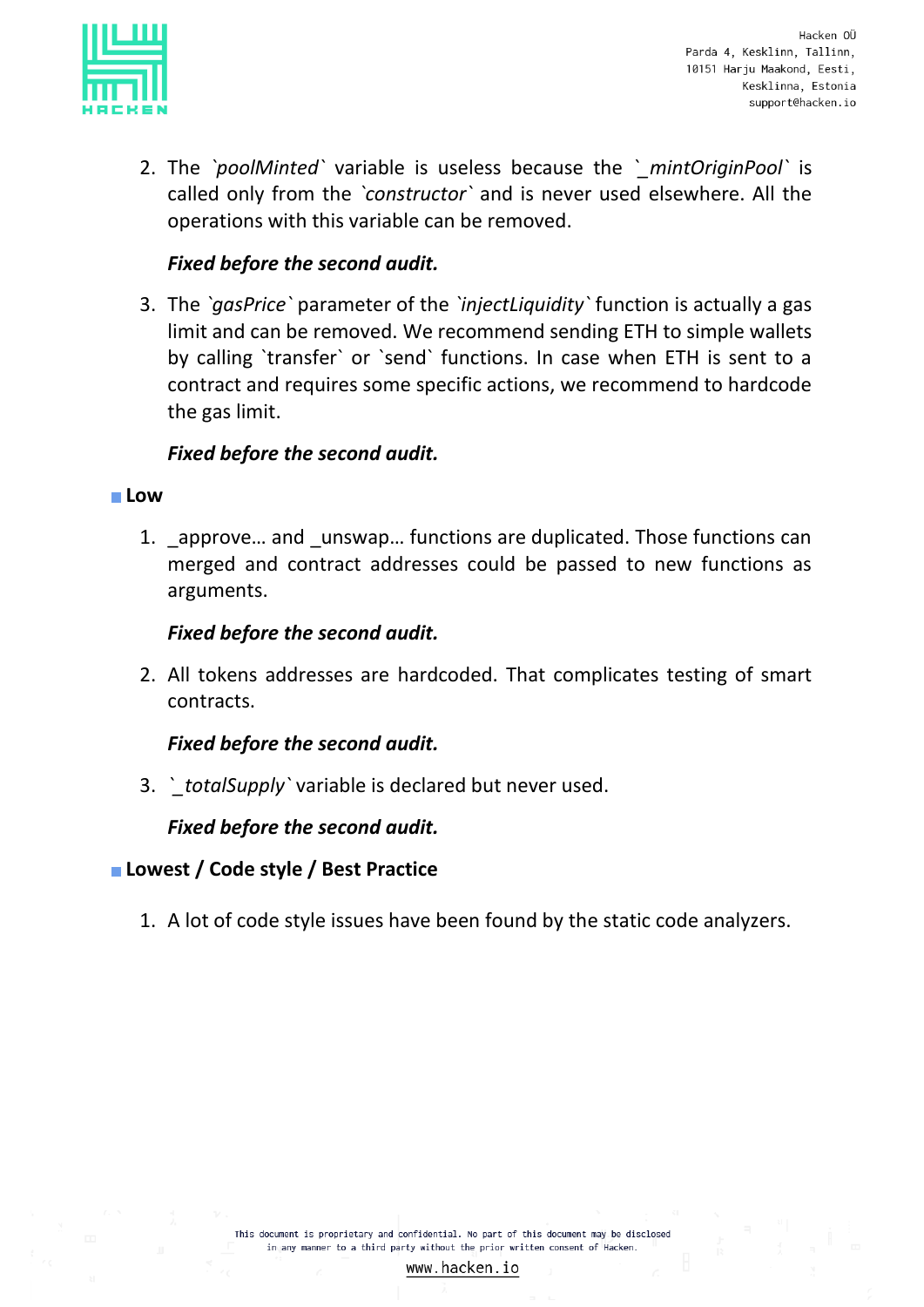

### <span id="page-20-0"></span>**Conclusion**

Smart contracts within the scope was manually reviewed and analyzed with static analysis tools. For the contract high level description of functionality was presented in As-is overview section of the report.

Audit report contains all found security vulnerabilities and other issues in the reviewed code.

Security engineers found 3 critical, 3 medium and 2 low severity issues during the audit. The code is not tested and not following project structure best practices.

After the second audit, security engineers found additional issues: 1 critical issue. The code is not tested.

After the address's verification process, we confirm that a poolAddress is set up to the BalancerPool (BPool) address and the corresponding critical issue can be considered as fixed.

Violations in following categories were found and addressed to Customer:

| Category    | <b>Check Item</b>      | <b>Comments</b>                                                                         |
|-------------|------------------------|-----------------------------------------------------------------------------------------|
| Code review | Repository consistency | The project does not follow project  <br>structure best practices and lack of<br>tests. |

This document is proprietary and confidential. No part of this document may be disclosed in any manner to a third party without the prior written consent of Hacken.